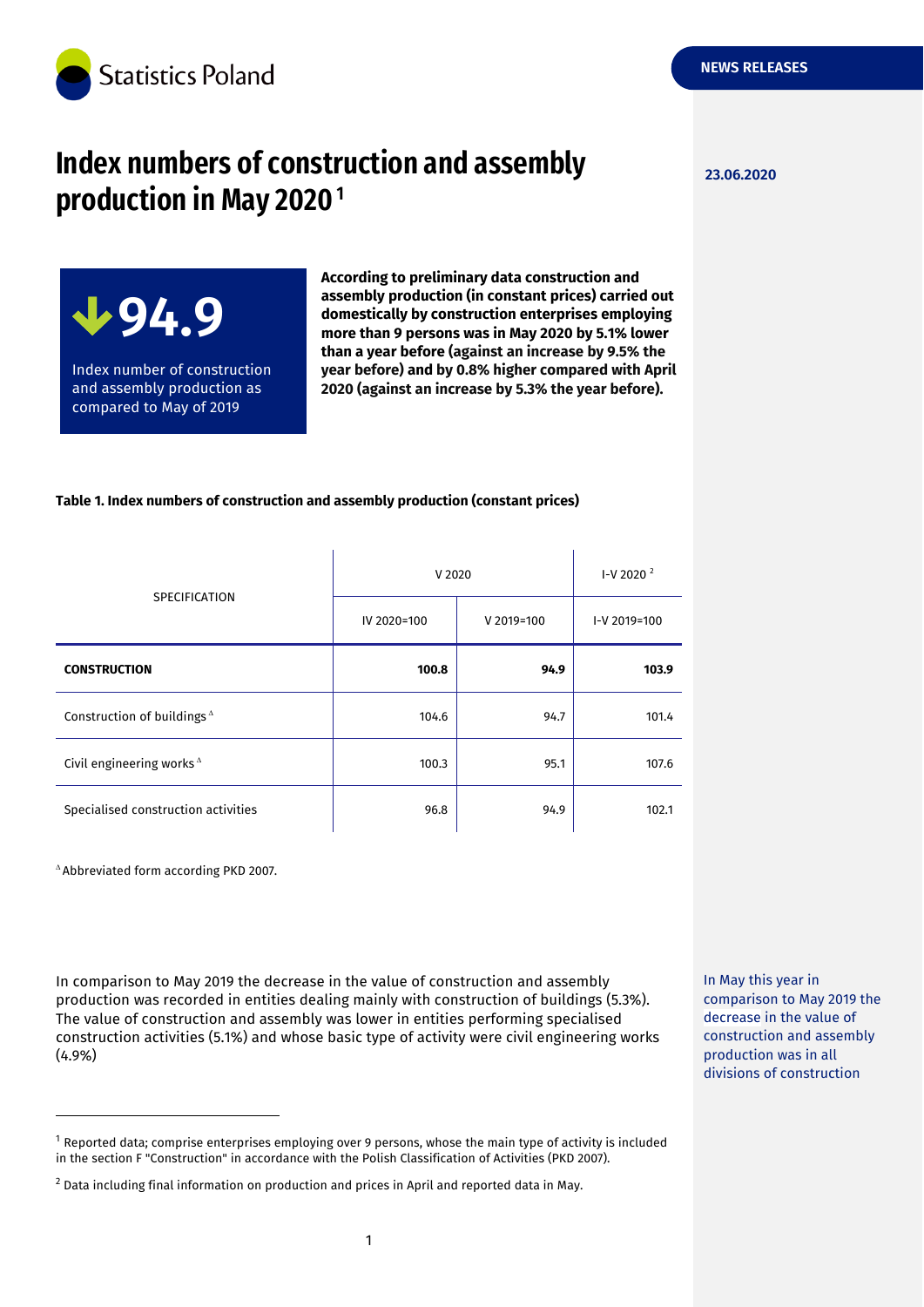Compared with April 2020, an increase in the value of works carried out were noted in entities whose basic type of activity was construction of buildings by 4.6% and dealing mainly with civil engineering works by 0.3%. Value of construction and assembly production was lower in entities performing specialised construction activities by 3.2%.

In the period January-May 2020 the highest increase in the value of construction and assembly production (7.6%) was noted in entities whose basic type of activity were civil engineering works in the corresponding period of 2019. Increases were also recorded in entities performing specialised construction activities (2.1%) and dealing mainly with construction of buildings (1.4%).

Value of construction and assembly production including investment works in May 2020 was by 4.2% lower than in the corresponding period of 2019 (against an increase by 9.4% in the year before), whereas works with a restoration character decreased by 6.6% (an increase by 9.8% the year before).

In the period January-May 2020 an increase in the value of investment works was by 3.7% higher than in the corresponding period of 2019 and works with a restoration character by 4.1% (against corresponding increases by 9.5% and 9.0% in 2019).



### **Chart 1. Index numbers of construction and assembly production (constant prices; average monthly base 2015=100) 3**

Index number of construction and assembly production in May 2020 (in constant prices) compared to the average monthly value of 2015 was 107.6.

After eliminating the seasonal factors, construction and assembly production reached the level by 1.4% lower than in May 2019 and by 3.1% lower in comparison to April 2020.

In case of quoting Statistics Poland data, please provide information: "Source of data: Statistics Poland" and in case of publishing calculations made on data published by Statistics Poland, please include the following disclaimer: "Own study based on figures from Statistics Poland"

-

<sup>3</sup> Reported data for May 2020.